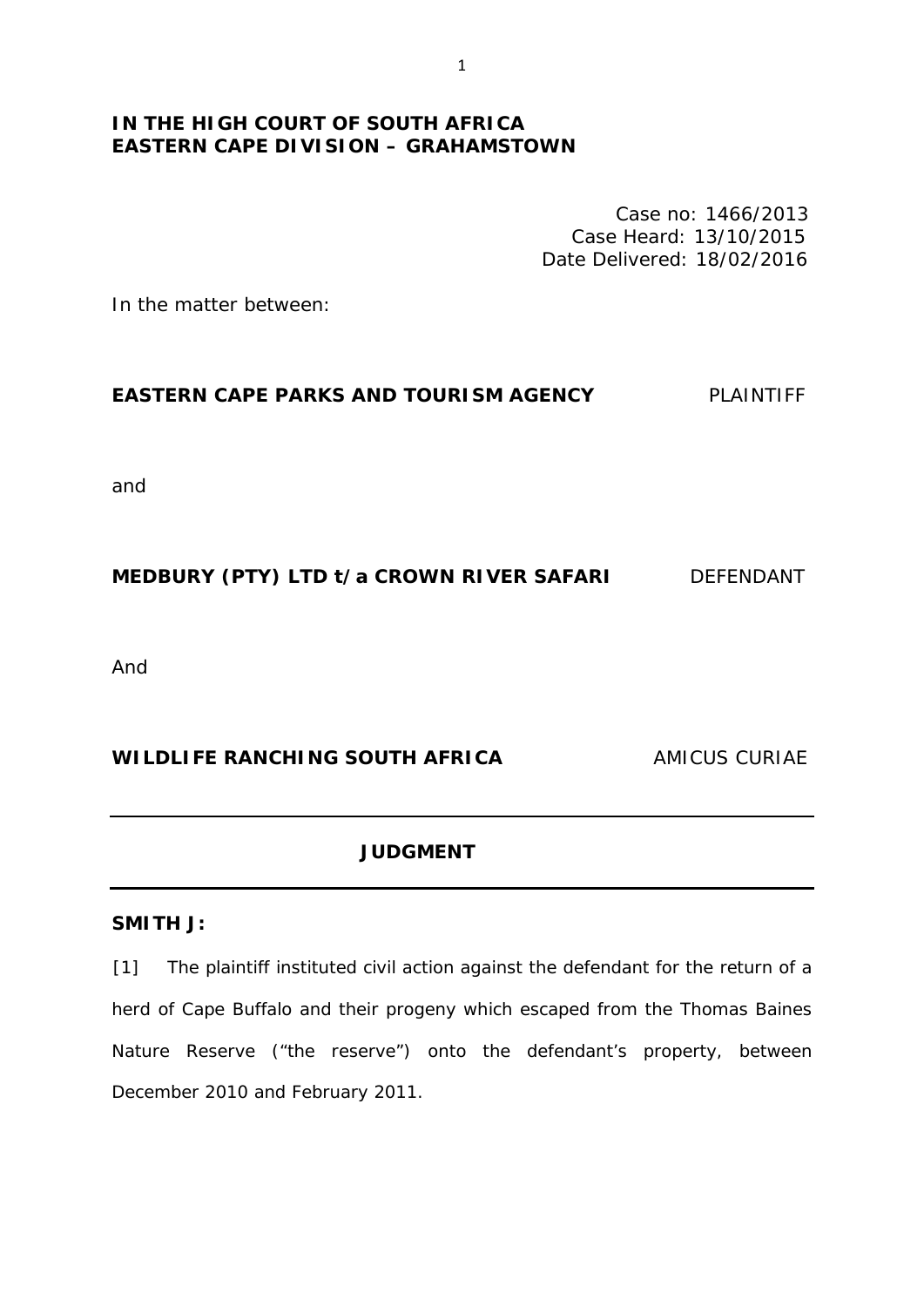[2] The plaintiff initially claimed ownership of the reserve, but subsequently amended its particulars of claim to assert its *locus standi* on the basis that the management of the reserve had been assigned to it by the Premier of the province, acting in terms of section 41 of the Provincial Parks Board Act, 12 of 2003 (Eastern Cape). The parties have also subsequently agreed on a stated case in terms of which the following separated issues fall for decision:

- (a) whether a certificate in terms of subsection (2)(a) of the Game Theft Act, 105 of 1991 ("the Act") is the sole prerequisite for the operation of subsection (1)(a) of the Act; and
- (b) whether the common law must be developed in terms of sections 8(1) or 39(2) or 173 of the Constitution of the Republic of South Africa, 1996 ("the Constitution") to promote the spirit, purport and object of the Bill of Rights in the Constitution, specifically section 24 (b)(ii) thereof, to provide that wild animals which are sufficiently contained in a protected area, managed by an organ of state charged with the management thereof in terms of relevant nature conservation legislation in order to promote conservation, are *res publicae* owned by such organ of state.

[3] After the publication of the Rule 16A notice, the South African National Parks Board, the Department of Environmental Affairs and Wildlife Ranching South Africa were admitted as *amici curiae.* The former two entities, however, subsequently withdrew as *amici.* 

#### **The parties**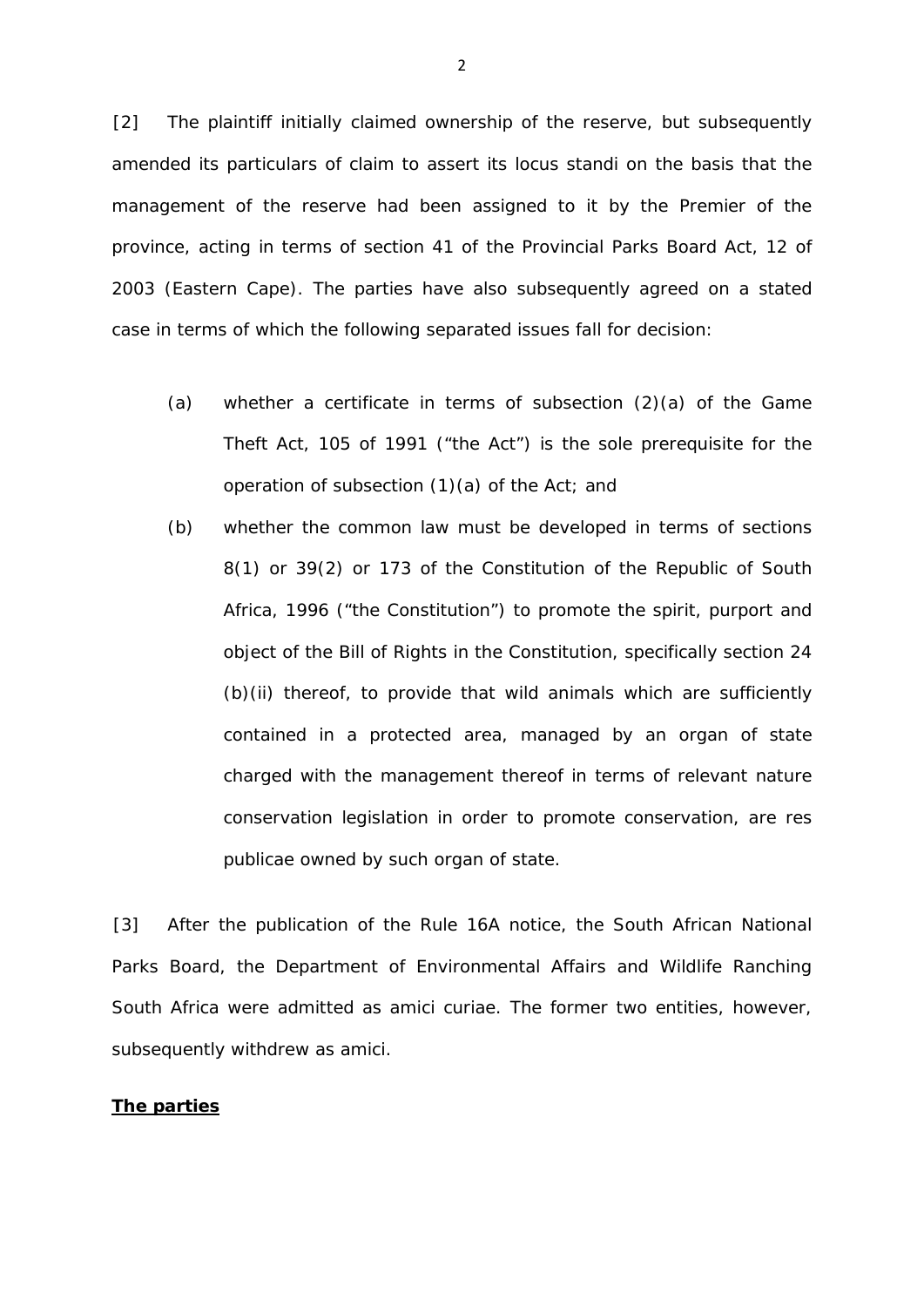[4] The plaintiff is the Eastern Cape Parks and Tourism Agency, a juristic person established in terms of section 10 of the Eastern Cape Parks And Tourism Agency Act, 2 of 2010 (Eastern Cape). It is the successor-in-law to the Eastern Cape Provincial Parks Board.

[5] The defendant is Medbury (Pty) Ltd trading as Crown River Safari, a duly registered company with limited liability. It is the owner of a property known as the Medbury Game Reserve which abuts the reserve.

[6] The *amicus curiae* is Wildlife Ranching South Africa, a voluntary association which represents the interests of some 200 members who actively engage in wildlife ranching and related activities. Its members control an estimated 20 million hectares of land used, *inter alia,* for wildlife ranching.

#### **The stated case**

[7] To avoid prolixity I do not cite the entire stated case, but will instead give a synopsis of those agreed facts which are relevant for the adjudication of the separated issues.

[8] The reserve was established during December 1980 by the Administrator of the then Province of the Cape of Good Hope, acting in terms of section 6(1) of the Nature and Environmental Conservation Ordinance 19 of 1974. After 1994 the reserve vested in the government of the Province of the Eastern Cape by virtue of the provisions of section 239 (1) (c) of the Interim Constitution.

[9] The management of the reserve was duly assigned to the Eastern Cape Parks Board in terms of section 41 of the Provincial Parks Board Act, 12 of 2003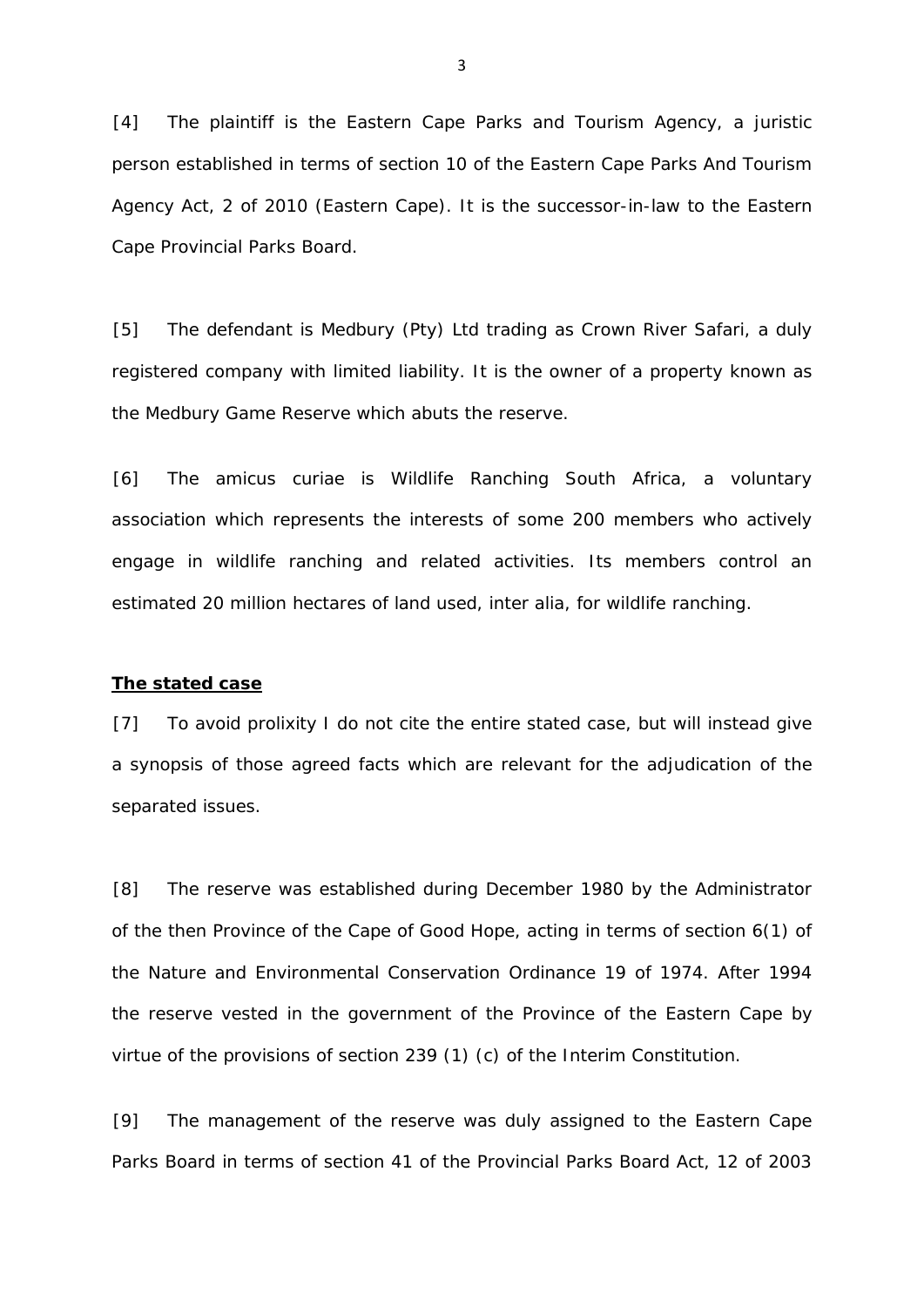during March 2003. The plaintiff became that board's successor-in-law on 1 July 2010 after its establishment in terms of the Eastern Cape Park and Tourism Agency Act.

[10] The reserve has since been managed by the plaintiff, who is an organ of state, and it is a provincial protected area as contemplated in the National Environmental Management Protected Areas Act, 57 of 2003.

[11] The common boundary between the reserve and the defendant's property includes part of the Settlers Dam. The plaintiff alleges that the dam formed a natural barrier between the two properties, except during the period of a protracted drought (about December 2010 to February 2011) when the levels of the dam were at a historical low. The plaintiff alleges further that during the course of its management of the reserve, it has enclosed the reserve sufficiently to contain the buffalo within its boundaries. That enclosure included fencing the boundary of the reserve, except for the common boundary formed by the dam. It contends that it was not necessary to fence off that part of the reserve because the water formed a natural barrier over which the buffalo would not have been able to pass under normal circumstances.

[12] During the period of the drought (and because of the extremely low levels of the dam) all the buffalo, except for one, escaped onto the defendant's property. When the drought was subsequently broken, the dam had risen to its usual levels, but the buffalo remained on the defendant's property. It is common cause that the plaintiff did not obtain a certificate of sufficient enclosure mentioned in section 2(2) (a) of the Act.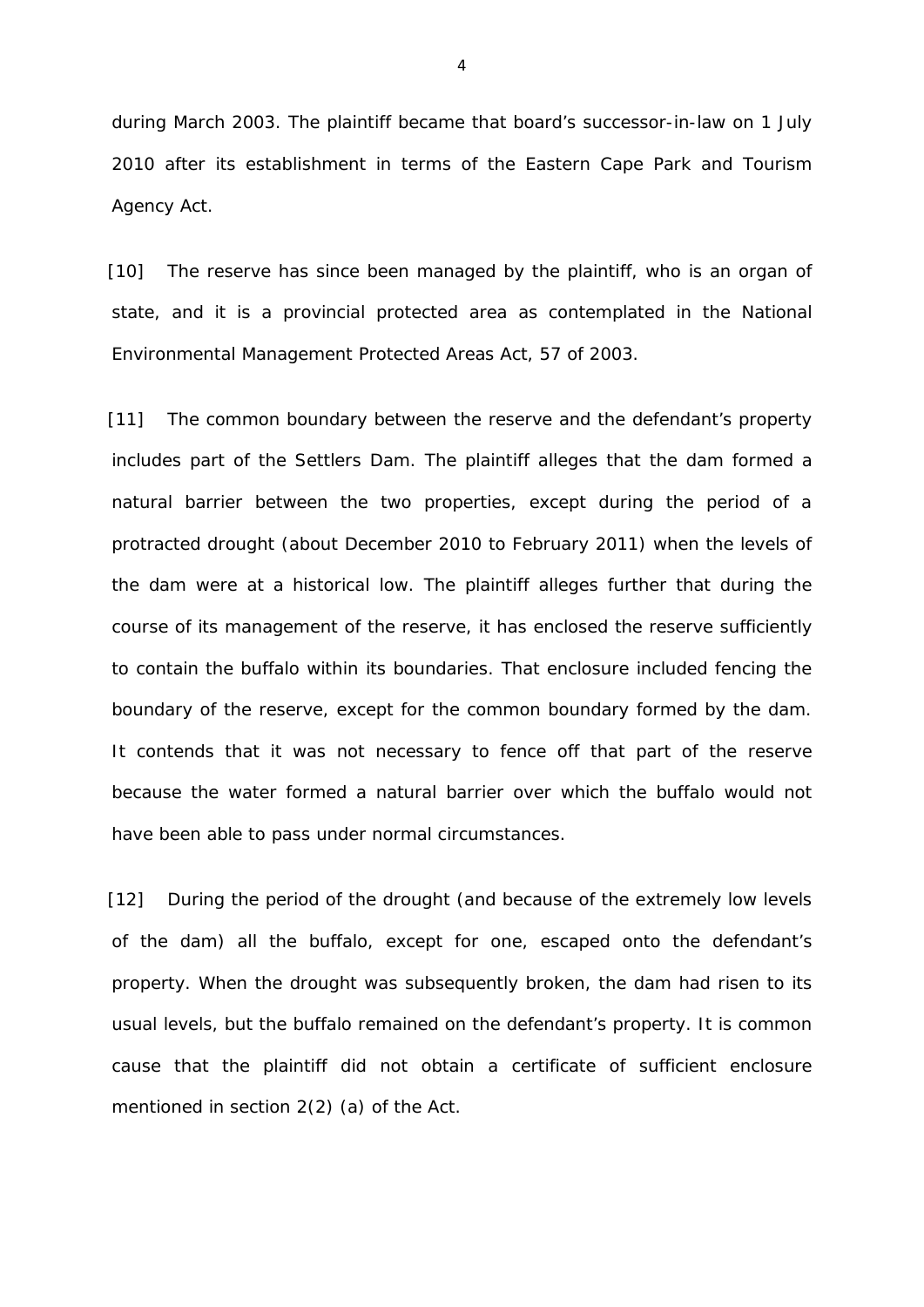[13] Although the defendant disputes the correctness of these allegations, it has agreed that they must be assumed as correct for the purposes of the adjudication of the stated case.

[14] The plaintiff alleges that while the buffalo remained on the reserve they were owned by it because:

- "15.1. The buffalo were wild animals sufficiently contained on the Reserve by the plaintiff with the intention that they should remain its property;
- 15.2. in the alternative to paragraph 15.1 above:
	- 15.2.1 the buffalo were wild animals sufficiently contained on a protected area of the sort described in paragraph 10 above (i.e. the Reserve);
	- 15.2.2 the reserve was managed by an organ of state (i.e the plaintiff) charged with the management thereof in terms of relevant nature conservation legislation (i.e. the legislation described in paragraphs 1.4 and 10 above) in order to promote conservation;
	- 15.2.3 the common law must be developed by this court in this case in terms of section 8(1) and/or 39(2) and/or 173 of the Constitution to promote the spirit, purport and object of the Bill of Rights in the Constitution, specifically section 24(b)(ii) thereof, to provide that wild animals which are sufficiently contained on a protected area managed by an organ of state charged with the management thereof in terms of relevant nature conservation legislation in order to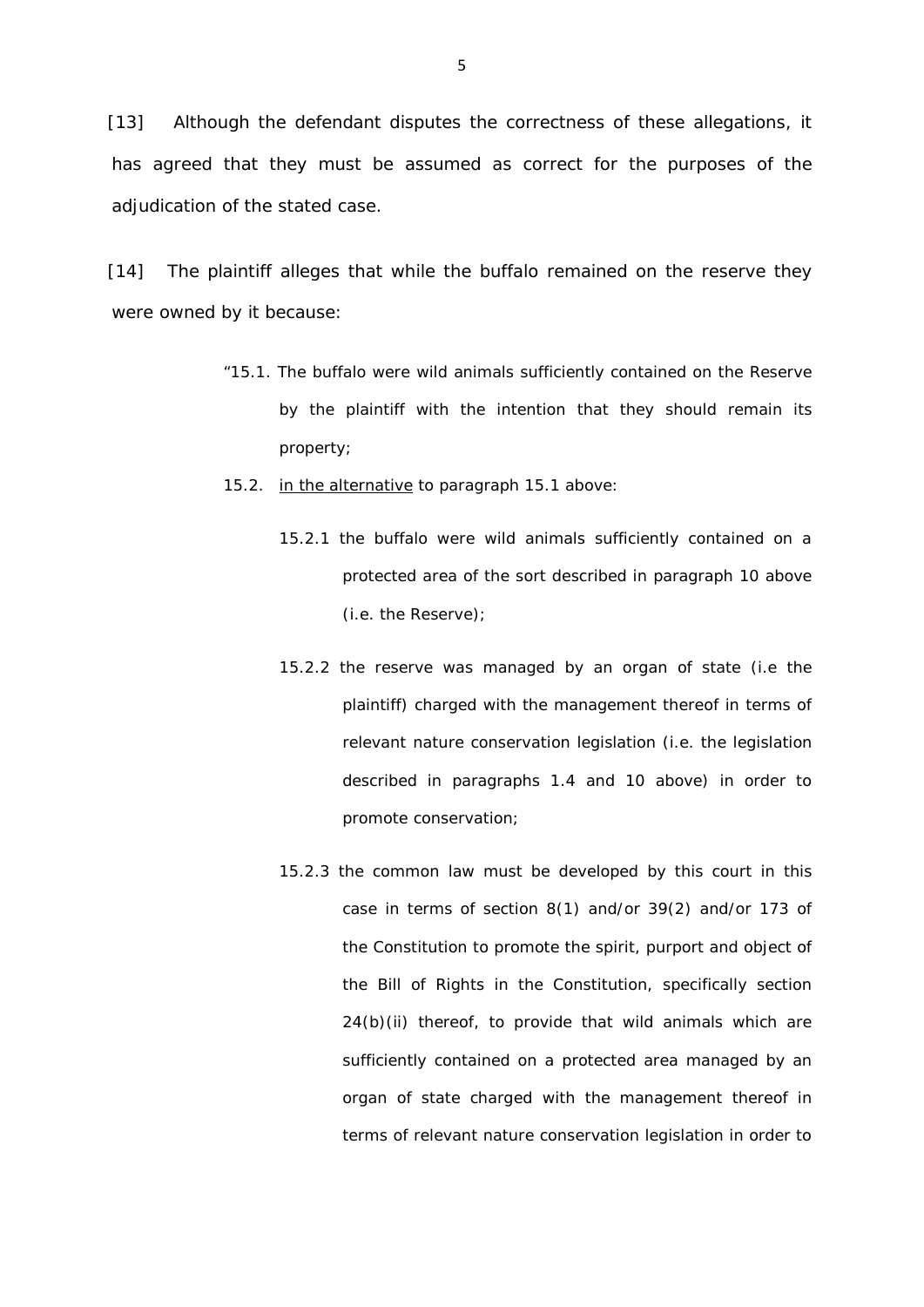promote conservation are *res publicae* owned by such organ of state"

[15] Mr *Breitenbach* accepted that if the ruling in respect of the separated issues goes against the plaintiff, the proper order would be to dismiss its action with costs, including the costs of two counsel.

### **Interpretation of section 2 of the Act**

[16] Section 2 of the Act provides as follows:

#### "**2. Ownership of game**

- (1) Notwithstanding the provisions of any other law or the common law –
- (a) A person who keeps or holds game or on behalf of whom game is kept or held on land that is sufficiently enclosed as contemplated in subsection (2), or who keeps game in a pen or kraal or in a vehicle, shall not lose ownership of that game if the game escapes from such enclosed land or from such pen, kraal or vehicle;
- (b) …
- (2) (a) For the purpose of subsection (1) (a) land shall be deemed to be sufficiently enclosed if, according to a certificate of the Premier of the province in which the land is situated, or his assignee, it is sufficiently enclosed to confine to that land the species of game mentioned in the certificate.

(b) A certificate referred to in paragraph (a) shall be valid for a period of three years.

[17] The plaintiff contends that on a reasonable and contextual reading this section provides that a person who keeps or hold game on land which is in fact adequately enclosed, or covered by a certificate of sufficient enclosure as contemplated in subsection (2) (a), shall not lose ownership of that game if the game escapes from the land. In other words, the certificate of sufficient enclosure mentioned in subsection (2) (a) is not the only prerequisite for the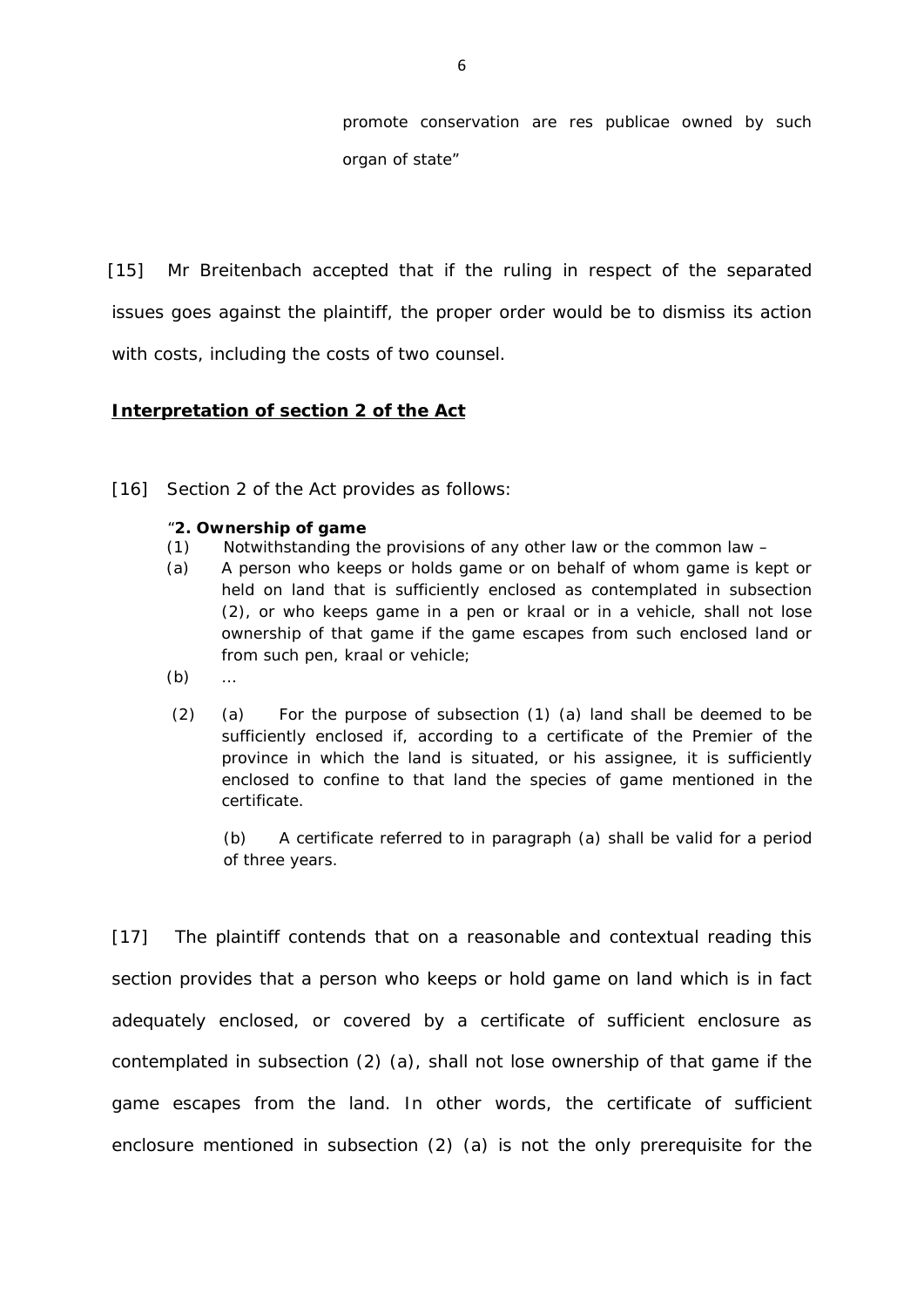protection afforded against loss of ownership of escaped game, and a land owner who is able to establish through evidence that the game had in fact been sufficiently enclosed, is also entitled to the protection against loss of ownership. Mr *Breitenbach SC,* who appeared for the plaintiff together with Mr *Buchanan SC,* argued that the interpretation of these provisions contended for by the defendant, namely that the protection against loss of ownership only avails land owners when a certificate of sufficient enclosure had been issued (regardless of whether or not the land is in fact adequately enclosed), is absurd and would have consequences contrary to the intention of the legislature. He argued, in addition, that subsection (2) (a) is a deeming provision, and consequently if the legislature had intended to make subsection (1) (a) only applicable to land in respect of which a certificate of sufficient enclosure had been issued, the words "*shall be deemed"* in subsection (2) (a) would have been superfluous.

[18] With reference to the report of the South African Law Commission published during March 1990 (and titled *"Report on the acquisition and loss of ownership of game"),* Mr *Breitenbach* argued that section 2 of the proposed Bill did not contain a deeming provision, but merely provided protection against loss of ownership where land is sufficiently enclosed "*according to a certificate by the Administrator of the Province in which the land is situated", certifying that the*  land is sufficiently enclosed to detain the game in respect of which the enclosure *was erected on that land."* According to Mr *Breitenbach* this clearly illustrates that the legislature did not simply accept the Commission's recommendations as to the effects of a certificate of sufficient enclosure.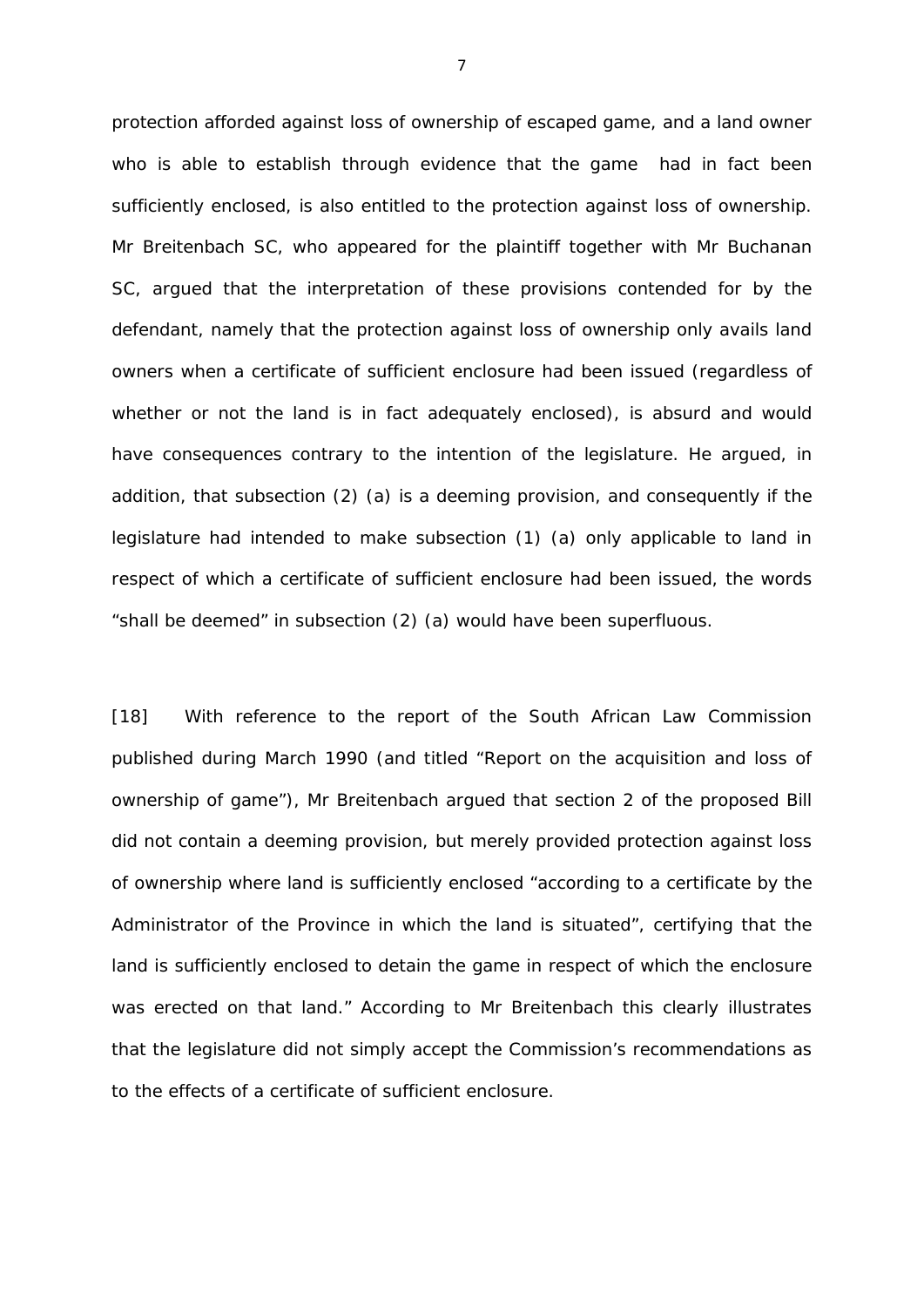[19] Mr *Smuts SC,* who appeared for the defendant, submitted that subsection (1) (a) of the Act protects ownership only if such game is kept or held on land that is sufficiently enclosed as contemplated in subsection (2) (a). The protection is thus not afforded generally in respect of "game" that is sufficiently enclosed, but only to those species which are specifically mentioned in the certificate contemplated in subsection (2) (a). He argued that is accordingly manifest that the protection against loss of ownership of escaped game only avails a land owner who had acquired the certificate of sufficient enclosure.

[20] Our law regarding the interpretation of documents, including statutes, was summarised as follows by Wallis JA in *Natal Joint Municipal Pension Fund v Endumeni Municipality* [2012] 2 All SA 262 (SCA), at paragraph 18:

"The present state of the law can be expressed as follows. Interpretation is the process of attributing meaning to the words used in documents, be it legislation, some other statutory instrument or contract, having regard to the context provided by reading the particular provision or provisions in the light of the document as a whole and the circumstances attendant upon its coming into existence. Whatever the nature of the document, consideration must be given to the language used in light of the ordinary rules of grammar and syntax, the context in which the provision appears; the apparent purpose to which it is directed in the material known to those responsible for its production. Where more than one meaning is possible each possibility must be weighed in the light of all these factors. The process is objective and not subjective. A sensible meaning is to be preferred to one that leads to insensible or unbusiness-like results or undermines the apparent purpose of the document."

The learned judge, however, cautioned that: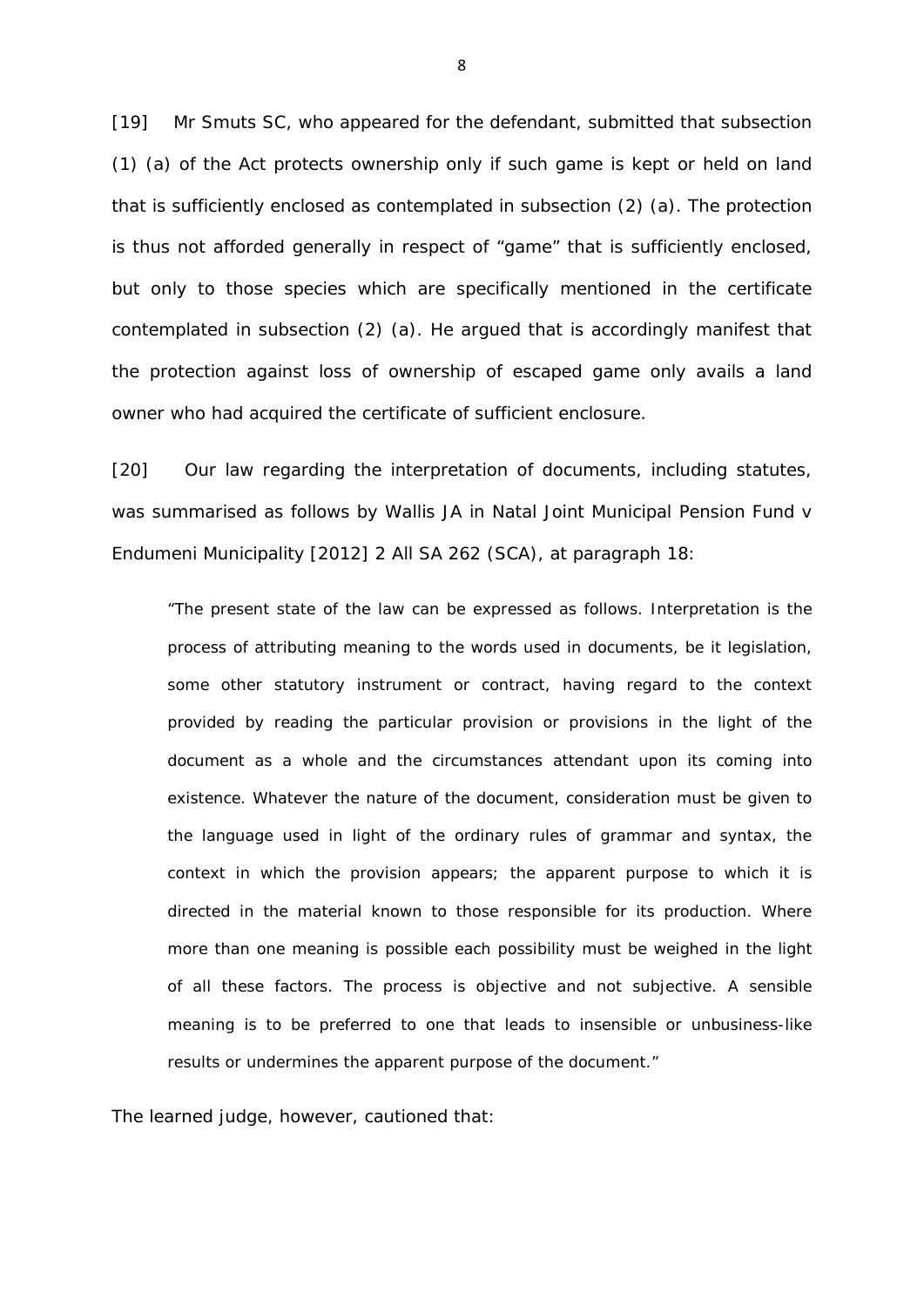"Judges must be alert to, and guard against the temptation to substitute what they regard as reasonable, sensible or business-like for the words actually used. To do so in regard with statute or statutory instrument is to cast the divide between interpretation and legislation. In a contractual context it is to make a contract for the parties other than the one they in fact made. The "inevitable point of departure is the language of the provision itself", read in context and having regard to the purpose of the provision and the background to preparation and production of the document."

[21] In *S v Toms; S v Bruce* 1990 (2) SA 802 (AD), at 807H-I, the then Appellate Division (per Smallberger JA) held that where the language of a statute is clear and unambiguous effect must be given thereto unless to do so:

"…would lead to absurdity so glaring that it would never have been contemplated by the Legislature, or where it would lead to a result contrary to the intention of the Legislature, as shown by the context or by such other considerations as the Court is justified in taking into account…"

(cf: *Randburg Town Council v Kirksay Investments (Pty) Ltd* 1998 (1) SA 98 (SCA), at 107 B-D)

[22] When interpreted in accordance with the above mentioned legal principles, the clear and unambiguous language of section 2, in my view, compels the following construction:

(a) section 2(1)(a) of the Act protects ownership of game only when such game is held on land that is sufficiently enclosed as contemplated in subsection (2) (b);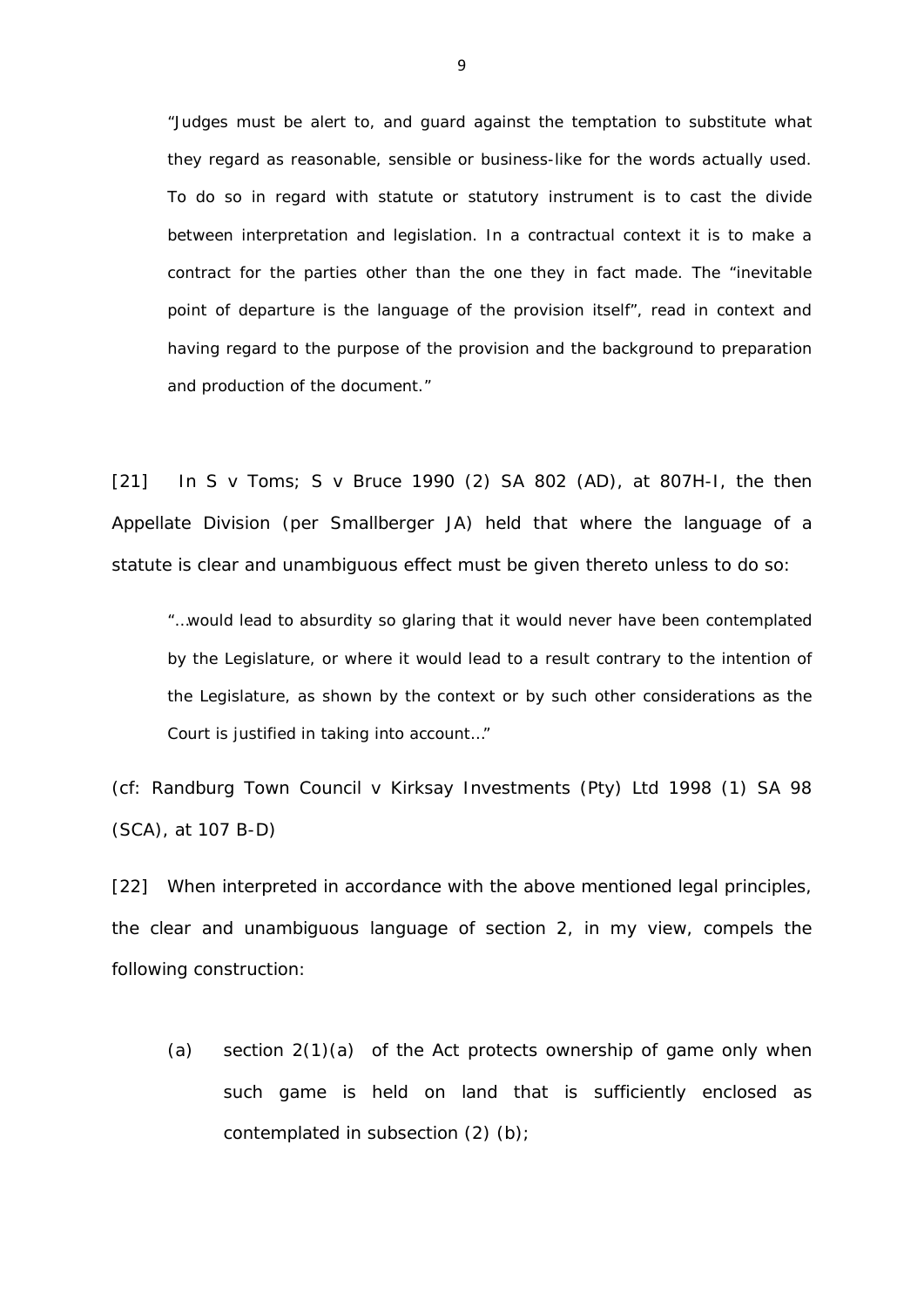- (b) in terms of subsection 2 (1) (a) land is deemed to be sufficiently enclosed if according to a certificate issued by the Premier of the province in which the land is situated (or his or her assignee), it is sufficiently enclosed to confine to that land the species of game mentioned in the certificate;
- (c) the protection against loss of ownership is thus not extended generally to land that is sufficiently enclosed, but only when the species of game mentioned in the certificate game is kept on land in respect of which the certificate has been issued; and accordingly
- (d) the clear and unambiguous meaning of the wording of the section thus leaves no room for an interpretation that the certificate contemplated in subsection (2) (a) is not a prerequisite for the protection afforded to owners of game in terms of subsection (1) (a).

[23] Mr *Breitenbach* submitted that the contended absurdity that would result from such an interpretation arises from the fact that subsection (2) (a) is a deeming provision which creates a rebuttable presumption. If evidence is permissible to rebut the certificate, there is no reason why it should not be permissible to establish sufficient control in containment in the absence of a certificate, or so he argued. He submitted that it would thus be absurd to interpret the section in such a way that even where there is in fact sufficient containment, but no certificate had been issued, that the Act does not avail the owner of escaped game.

[24] Mr *Smuts* has, however, in my view correctly submitted that subsection (2) (a) does not constitute a deeming provision of something that is not in fact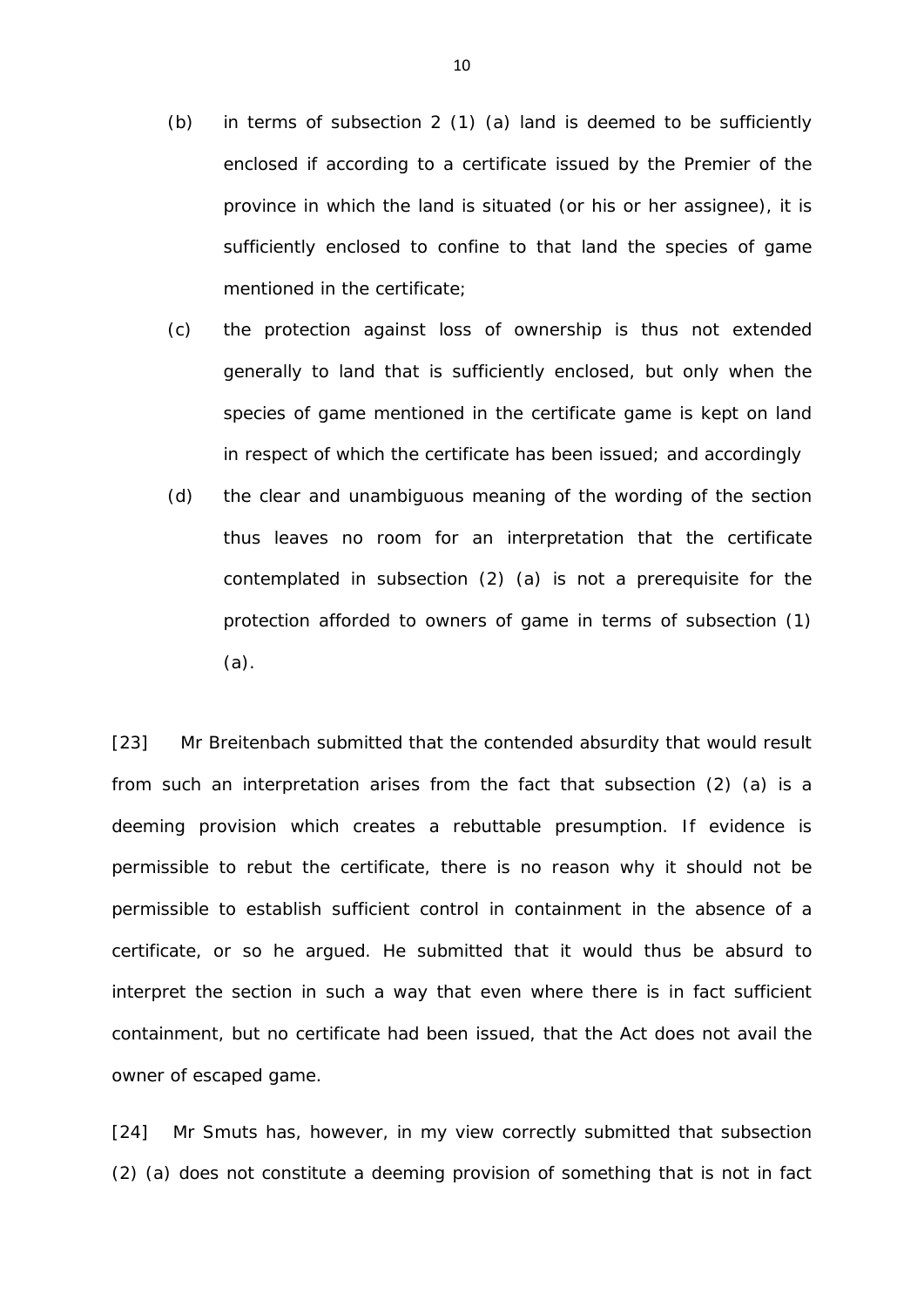what it purports to be. It simply means that if, for the purposes of subsection (1) (a), it is considered whether or not there is protection against the loss of ownership of escaped game, the certificate referred to in subsection (2) (a) is deemed to be the protective mechanism. It is thus not a deeming provision that can be rebutted by evidence.

[25] In addition, the certificate is clearly a practical mechanism to obviate the need for forensic investigation into the adequacy of fencing, and thus serves to avoid unnecessary disputes between land owners. A construction of the section which would allow rebuttal of the certificate by contrary evidence, or allow a land owner who had failed to obtain a certificate of sufficient enclosure to establish, through evidence, that the game were in fact sufficiently enclosed, would in my view distort and frustrate the objectives of the Act. Furthermore, the provisions of the Act had the effect of amending an existing common law rule and should thus "*not be interpreted so as to alter the common law more than it is necessary unless the intention to do so is clearly reflected in the enactment, whether by expression or by necessary implication."* (*Nebank Limited v National Credit Regulator* 2011 (4) All SA 131 (SCA), at paragraph 38). In my view the intention of the legislator was clearly to limit protection against loss of ownership only to circumstances where a certificate of sufficient enclosure had been issued in terms of subsection (2) (a) of the Act. When construed in this manner, the Act provides a practical and effective mechanism to protect compliant game owners against loss of ownership. The absurdity contended for by the plaintiff does accordingly simply not arise. The first separated issue is therefore decided in favour of the defendant.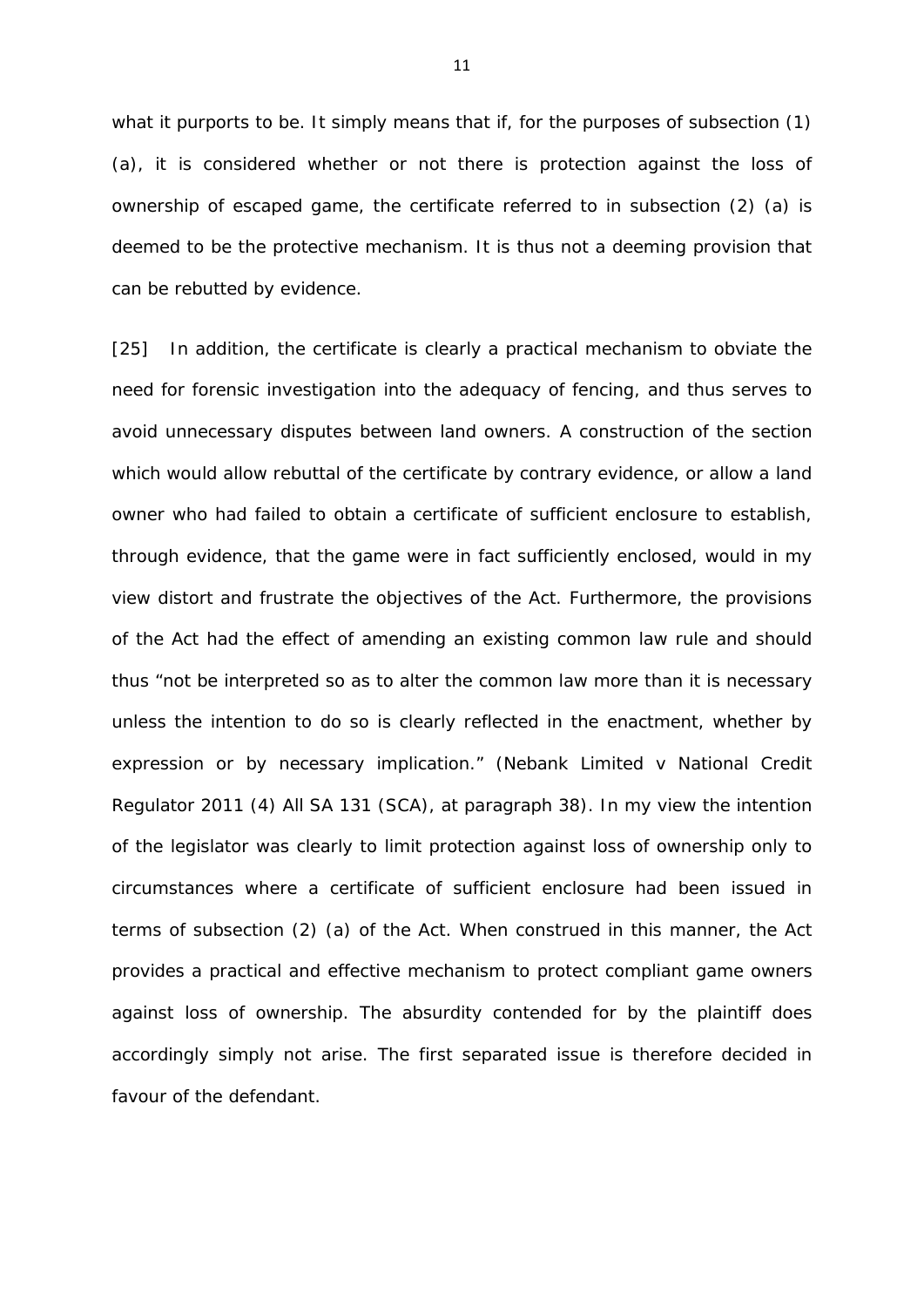#### **Development of the common law**

[26] The plaintiff contends for the development of the common law in terms of sections 8(1), 39(2), 173 or 24(b)(ii) of the Constitution to provide that wild animals which are sufficiently contained in a protected area managed by an organ of state charged with the management thereof in terms of relevant nature conservation legislation in order to promote conservation, are *res publicae*  owned by such an organ of state. Those sections provide as follows:

Section 8(1):

"The Bill of Rights applies to all law, and binds the legislature, the executive, the judiciary and all organs of state"

Section 39(2):

"When interpreting any legislation, and when developing the common law or customary law, every court, tribunal or forum must promote the spirit, purport and objects of the Bill of rights."

Section 173:

"The Constitutional Court, Supreme Court of Appeal and High Court of South Africa have the inherent power to protect and regulate their own process, and to develop the common law, taking into account the interests of justice."

And Section 24(b)(2) of the Bill of Rights:

"Everyone has the right –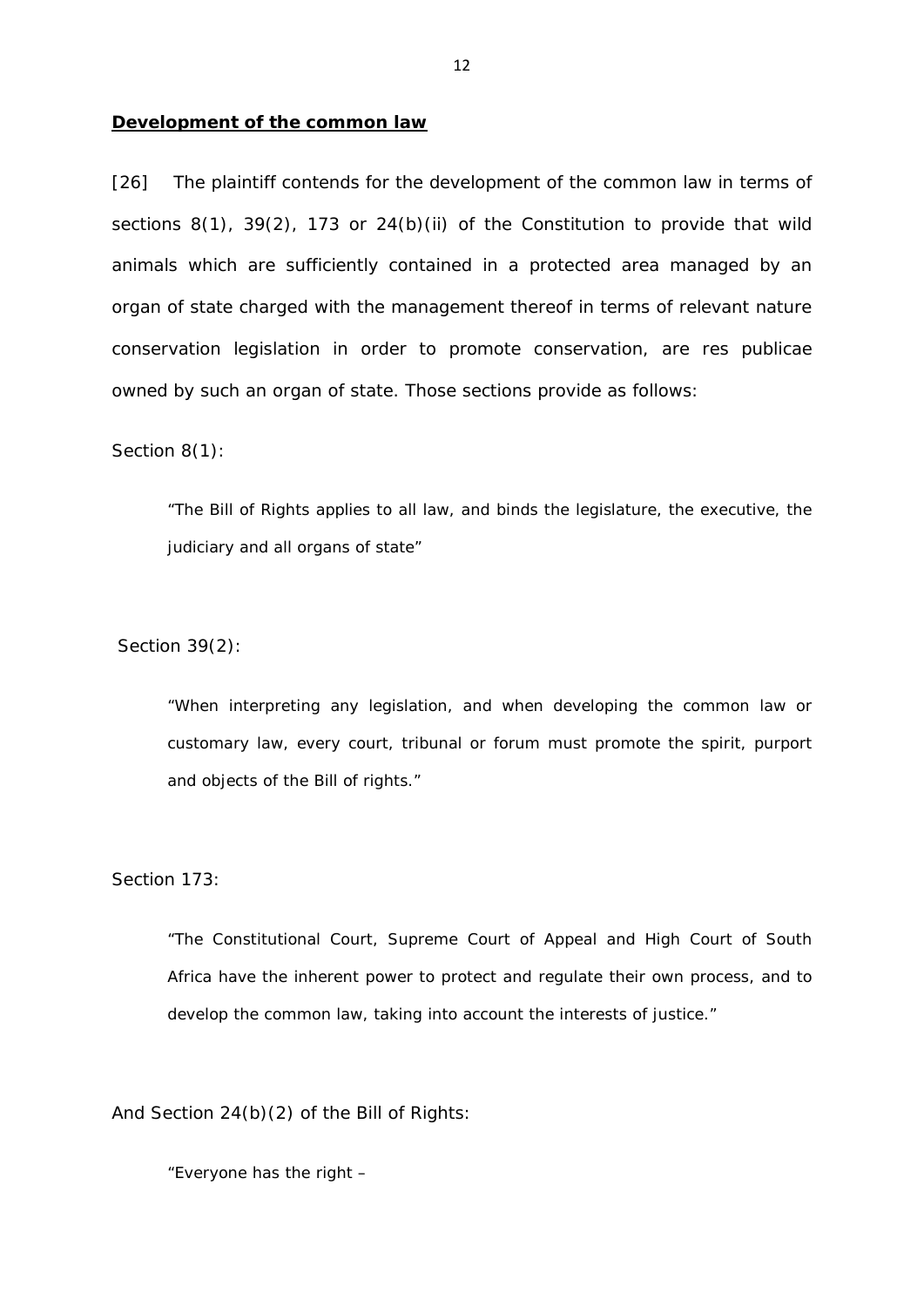- (c) to have the environment protected, for the benefit of present and future generations, through reasonable legislative and other measures that:
	- (ii) promote conservation"

[27] In terms of the common law wild animals are *res nullius* and ownership can only be acquired through occupation, namely capturing and exercising effective control over them with the intention to possess them. When, however, they manage to escape from the controlled environment they revert to their natural state and again become *res nullius*. The Act effectively amended this common law rule to the extent that protection is afforded against loss of ownership of those wild animals defined as "game", and in respect of which a certificate of sufficient enclosure had been issued.

[28] Mr *Breitenbach* submitted that the existing common law rule, when applied to wild animals which are sufficiently contained on protected areas managed by an organ state charged with the management thereof in terms of applicable nature conservation legislation, will undermine rather than promote the spirit, purport and object of section 24(b)(2) of the Constitution. He submitted furthermore that even though that common law rule had to some extent been ameliorated by the Act, the conceptualisation of that measure occurred before the commencement of the Constitution. The impact of that legislative measure on rights protected in terms of 24(b)(2) of the Constitution was consequently not considered. He argued furthermore that the protection against loss of ownership provided for by the Act also does not cover animals which do not fall under the definition of "game", such as reptiles, or other animals which although game, are not kept or held for commercial or hunting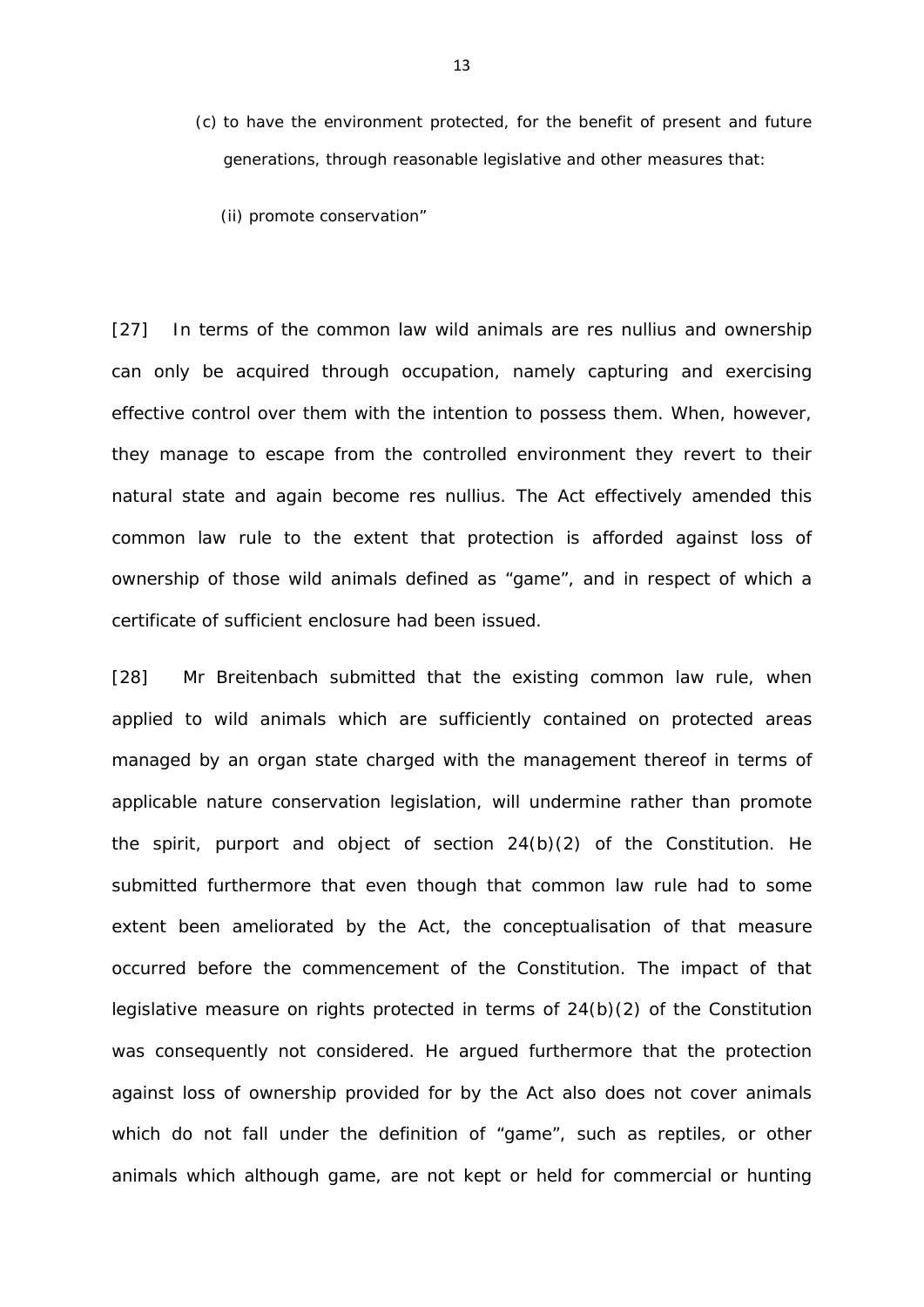purposes, but solely for nature conservation purposes. Effectively then the plaintiff contends for the development of the common law so as to provide that public nature conservation animals that escape from a protected area managed by an organ of state, remain the property of that organ of state.

[29] Mr *Smuts,* conversely, argued that the classification of wild animals as *res publicae* is inappropriate. He argued that the term "*res publicae"* refers to property which are *extra commercium*, rather than to animals which are susceptible to private ownership when controlled by individuals. He argued furthermore that the development of the common law contended for by the plaintiff could give rise to far-reaching delictual liability in respect of damage caused by animals that escape from national parks.

[30] And Mr *Dugmore,* who appeared for the amicus, submitted that the contended development of the common law will inevitably impact on legislation, without complying with due legislative processes. He argued that the plaintiff thus requires the court to assume a quasi-legislative role. He furthermore submitted that the plaintiff failed to provide an evidentiary basis for its assertion that the legal framework constituted by the common law and the Act is no longer consistent with constitutional norms and values, and to provide justification for the proposed differential treatment of the state in respect of ownership of wild animals through the development of the common law. He argued that the plaintiff has, in addition, failed to tender evidence regarding the practical consequences of the contended modification of the common law and the impact on the local game management and conservation industry. It has, in addition, also failed to proffer a workable definition for the concept of "sufficient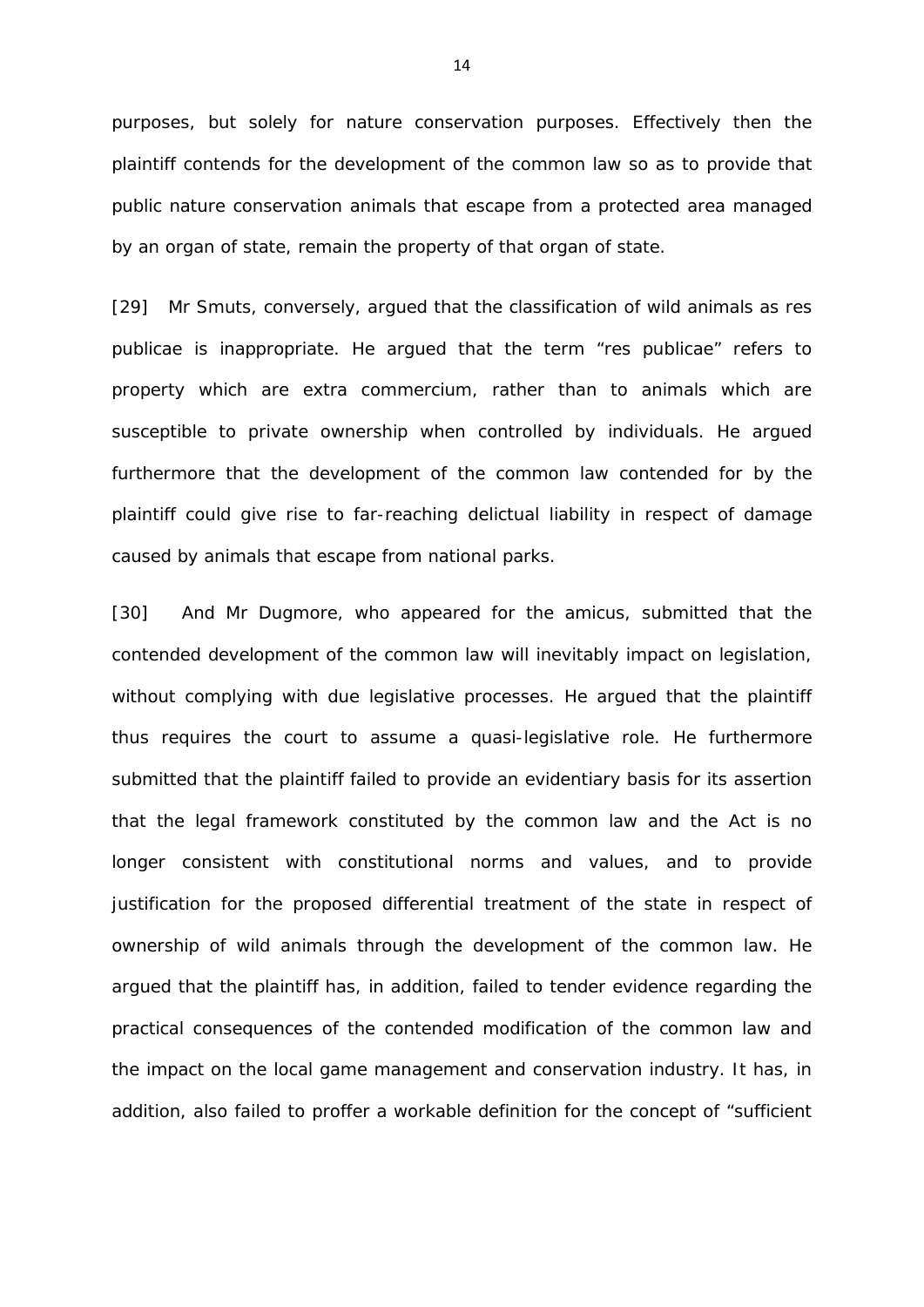[31] The principles applicable to the development of common law by our courts are as follows:

- (a) the judiciary is bound in terms of section 39(2) of the Constitution, when developing the common law, to promote the spirit, purport and objects of the Constitution. (*K v Minister of Safety and Security,* 2005 (6) SA 419 (CC), at paragraph 15);
- (b) the need to develop the common law arises when (i) a common law rule is inconsistent with a Constitutional provision or (ii) although not inconsistent with the Constitutional provision, it falls short of its spirit, purport and objects. (*S v Thebus and Another* 2003 (6) SA 505 (CC) at paragraph 28);
- (c) section 39 (2) does not only binds courts where some "startling new development" of the common law is sought, but also in decisions which involve the incremental development of the rules of the common law. The overall purpose of that section is to ensure that our common law is infused with the normative values of our Constitution. (*K v Minister of Safety and Security* (supra), at paragraph 17); and
- (d) courts must, however, remain vigilant against overzealous judicial reform. Thus when developing the common law a court is obliged to undertake a two staged enquiry namely: (i) *"It should ask itself whether, given the objectives of section 39 (2) the existing common law should be developed beyond the*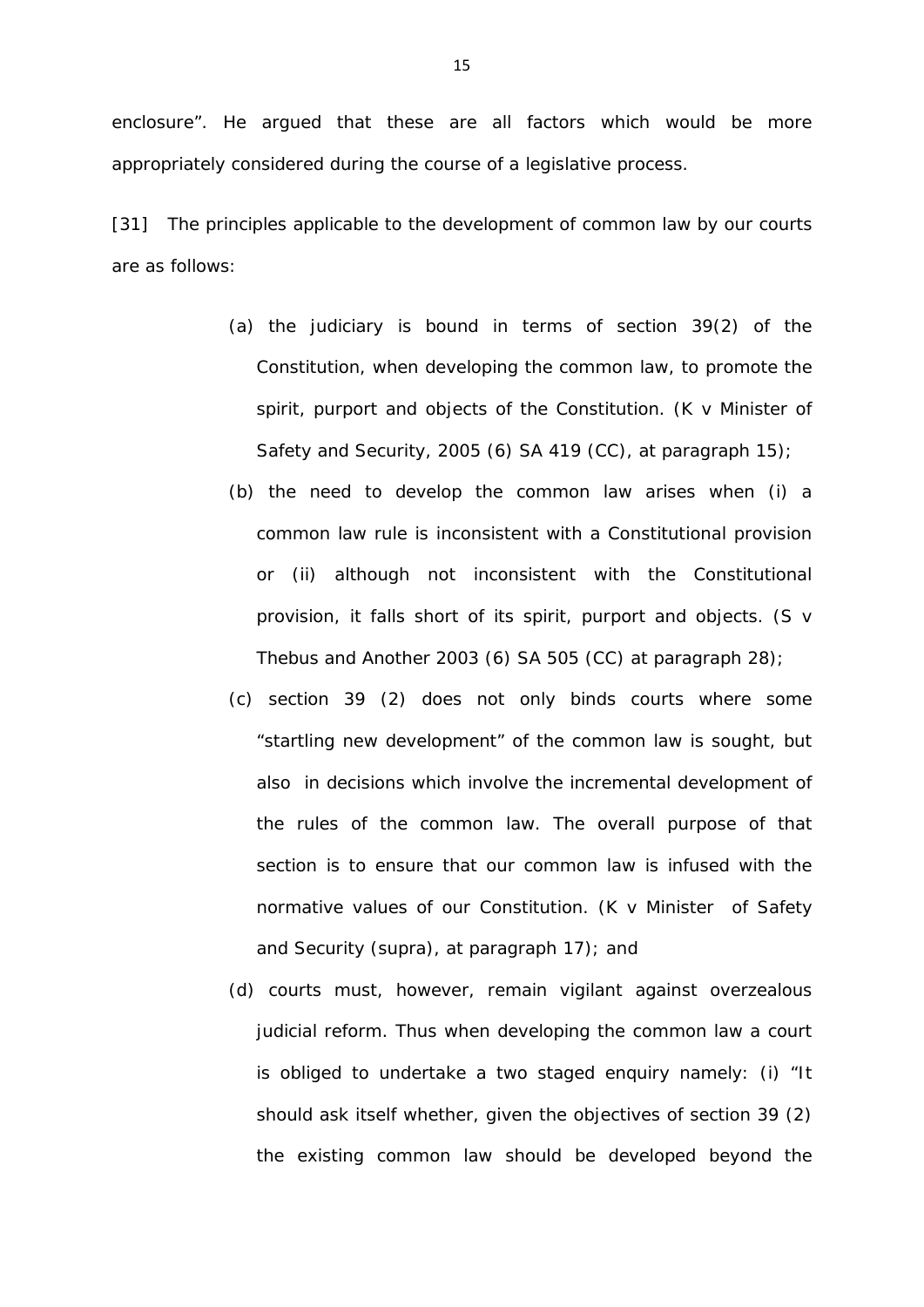*existing precedent"* – if the answer to this question is no than *cadit quaestio*, if not then: (ii) *"the next enquiry should be how the development should occur and which court should embark upon that exercise."* (*City of Cape Town v South African National Roads Authority Ltd* 2015 (3) SA 386 (SCA), at paragraph 29).

[32] The plaintiff contends that the existing common law rule does not afford protection against the loss of ownership of wild animals falling outside the ambit of the Act, and must thus be harmonized to comply with the normative value system of the Constitution. Mr *Breitenbach* submitted that the contended disharmony arises from the fact that the wild animals are a national asset which is held by the state on behalf of, and for the benefit of the community.

[33] I am not convinced that on the facts of this case it is either necessary or appropriate to develop the existing common law rule. In my view the plaintiff has been unable to show that the rule is in conflict with any constitutional provision, or that it falls short of the spirit, purport, or objective of section 24 of the Constitution. First, the common law, as amended by the provisions of the Act, provide effective protection to an owner of land on which game had been sufficiently enclosed. All that is required of the owner is to obtain a certificate of sufficient enclosure mentioned in subsection (2) (a). The applicant has all along contended that the reserve had in fact been sufficiently enclosed to contain the buffalo. All that was therefore required of it was to apply for the certificate. It has failed to avail itself of this statutory protection and now instead impermissibly seeks development of the common law to obtain *ex post facto*  protection.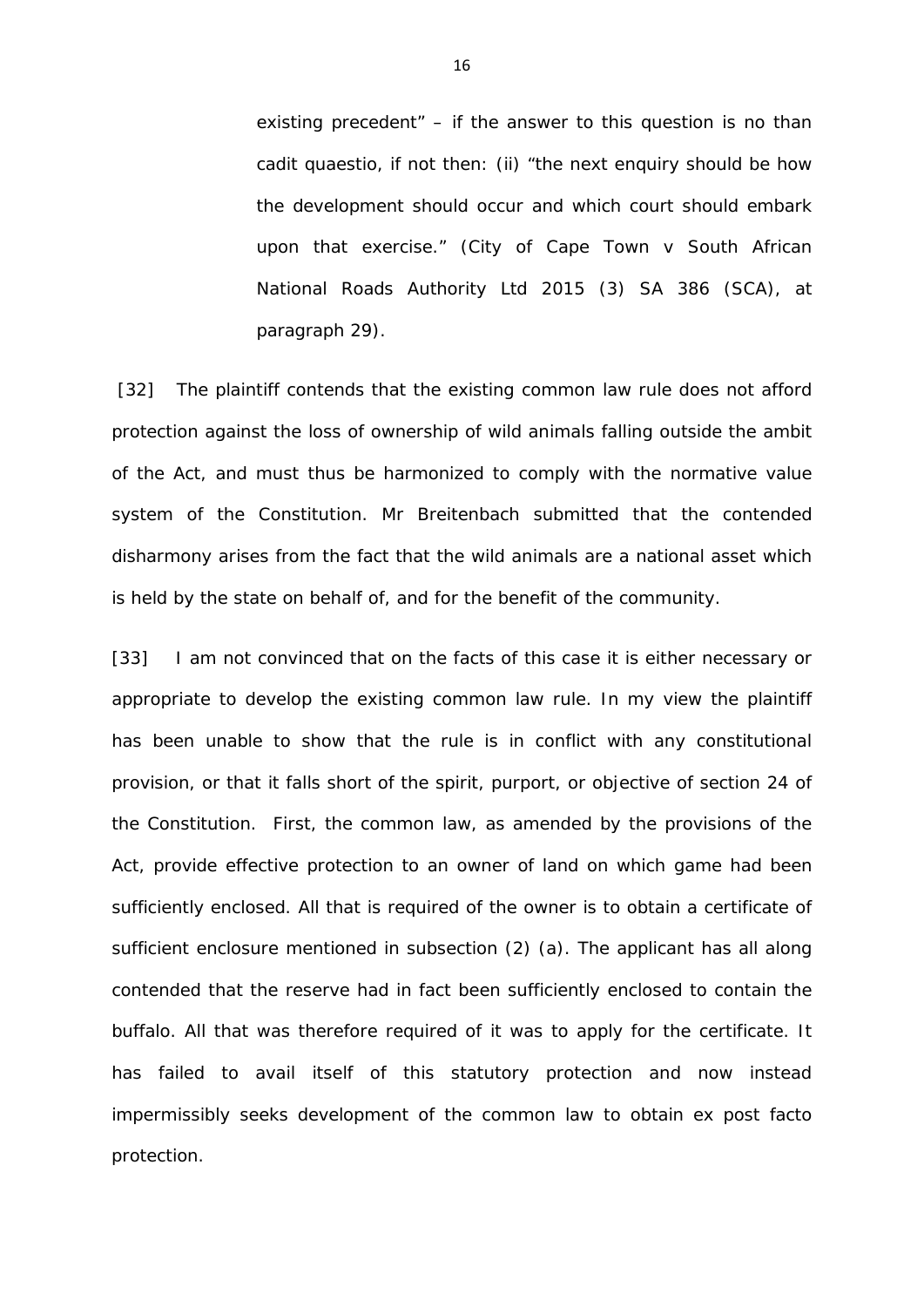[34] In my view the argument advanced by Mr *Breitenbach* to the effect that the existing common rule falls short of the spirit, purport and object of section 24 of the constitution because the protection afforded by the Act is limited to game only (and does not extend to other species of wild animals), is not one that is available to the plaintiff on the facts of this case. This matter is concerned only with Cape Buffalo, which it is common cause constitute "game" as defined in terms of the Act. In my view, even where in appropriate circumstances the extension of protection in respect of other species may require reconsideration of the existing common law rule, it would in any event be more appropriate for such required amendments to be effected through legislation, instead of development of the common law by the courts.

[35] Second, it appears that the plaintiff is in effect seeking a legislative amendment without following due processes. This was significantly also the view initially expressed on behalf of the Department of Environmental Affairs in its application for admission as *amicus curiae.* The following was stated in that application:

"26. The ambit of the intervention which the department seeks to make is limited to the plaintiff's argument that this honourable court ought to develop the common law as it relates to wild animals in government protected areas.

27. The department contends that the development is not an appropriate remedy, the plaintiff fails to take into consideration the development will impact other legislation and further that the legislature is more appropriately tasked with determining whether the existing legislation requires an amendment."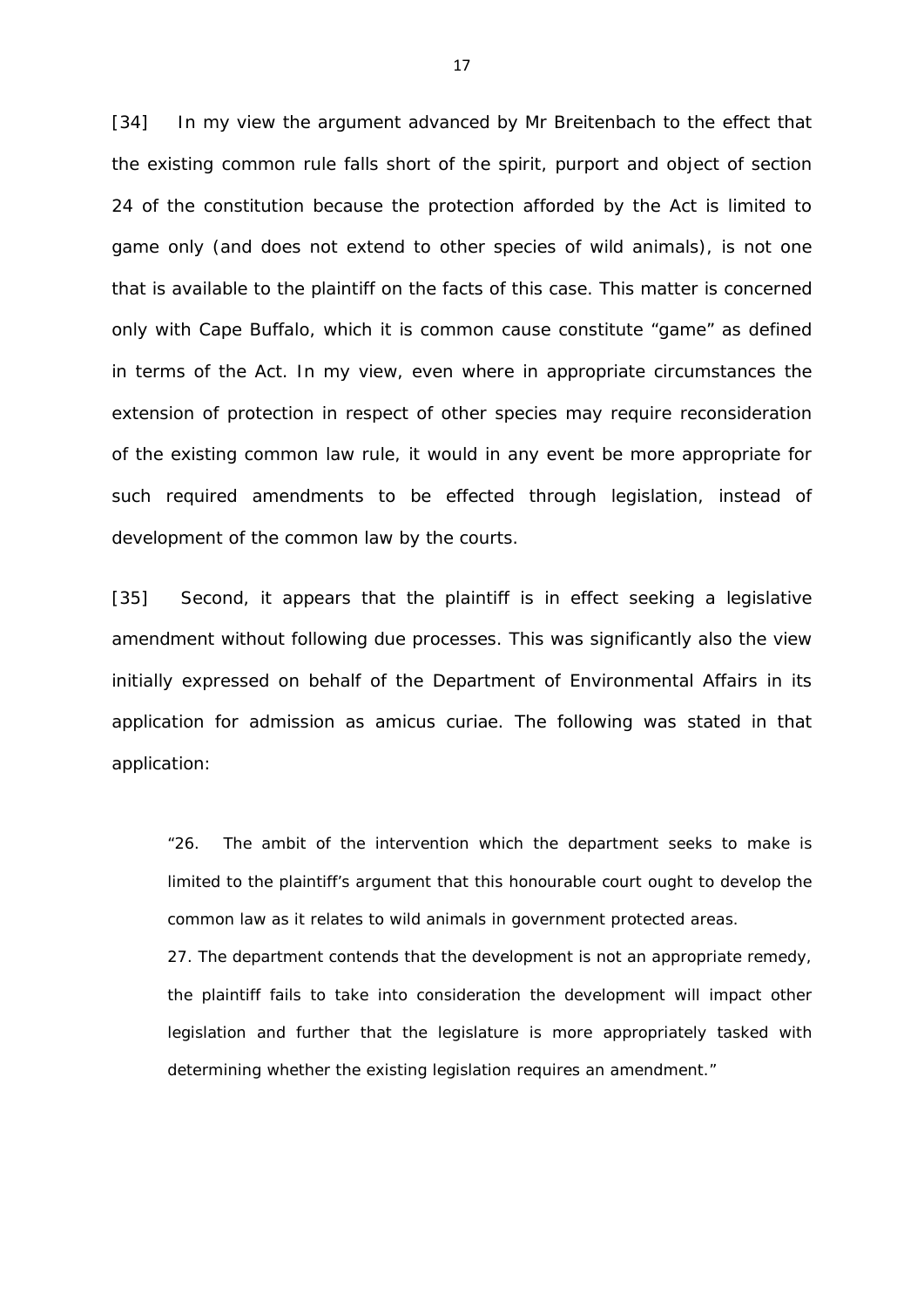[36] In an affidavit filed by the Director-General of the department, Nosipho Ngcwaba, explaining the reason for the department's withdrawal as *amicus curiae,* this stance was somewhat toned down, and the following was stated:

"Another and important consideration of the department, in seeking to be heard, was the fact that it considered appropriate to follow a legislative law reform process which would, out of necessity, include a broad consultative process with all role players before any significant change is made with regard to the regime of wildlife ownership. The department is of the view that any legislative process and the development of the common law, does not have to be mutually exclusive. The department has already commenced the legislative process to consider the protection of high value species in protected areas managed by an organ of state.

[37] It is nevertheless clear that the implications of the existing common law rule (and the provisions of the Act) are being reviewed by the legislature. During the course of that legislative process the department will no doubt consult extensively with all role players regarding the implications of such legislative changes. The resultant statutory provisions will no doubt take account of various difficulties which may be caused by ill-advised changes to the common law, mentioned in the Law Commission's report and also during argument in this court. It is, in my view, thus inappropriate for this court to develop the common law to the extent contended for by the plaintiff without the benefit of sufficient evidence regarding the consequences of such an amendment, and in circumstances where an effective statutory remedy was available to the plaintiff. In the result I am of the view that the plaintiff has failed to make out a case for the contended development of the common law, and this issue must accordingly also be decided in favour of the defendant.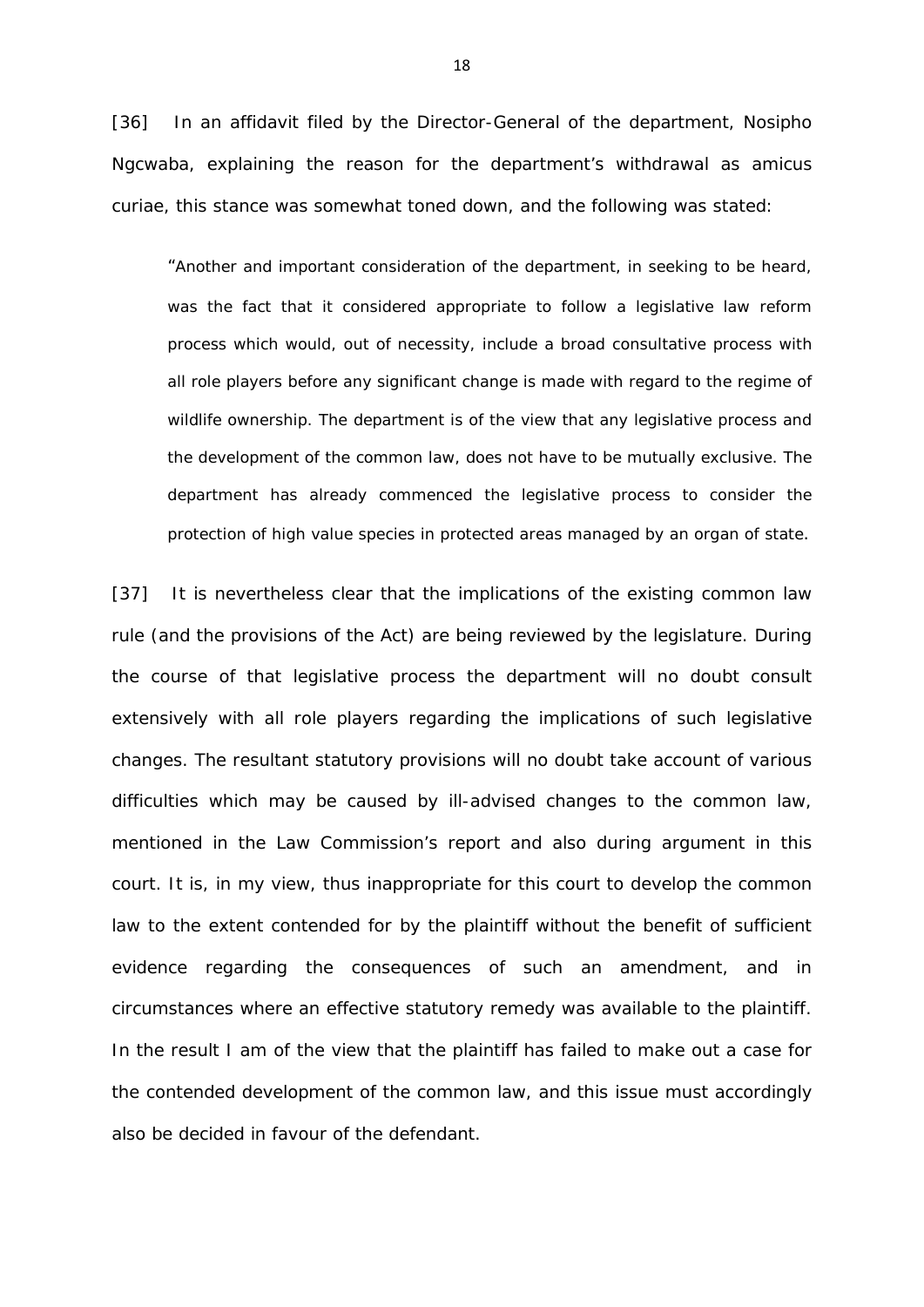[38] In the result the following order issues:

- (a) The separated issues mentioned in paragraph 27 of the stated case are both decided in favour of the defendant;
- (b) The plaintiff's action is dismissed with costs, including the costs of two counsel.

## **SMITH J JUDGE OF THE HIGH COURT**

\_\_\_\_\_\_\_\_\_\_\_\_\_\_\_\_\_\_\_\_\_\_\_

| Appearances:                                                             |                |                                                                                                                                                  |
|--------------------------------------------------------------------------|----------------|--------------------------------------------------------------------------------------------------------------------------------------------------|
| Counsel for Plaintiff<br>Together with<br><b>Attorneys for Plaintiff</b> | $\ddot{\cdot}$ | Advocate Breitenbach SC<br>Advocate Buchanan SC<br><b>Netteltons Attorneys</b><br>118a High Street<br><b>GRAHAMSTOWN</b><br>6140<br>Ref: Mr Hart |
| Counsel for Defendant<br>Assisted by<br>Attorney for Defendant           |                | Advocate Smuts SC<br>Advocate Redpath<br>Wheeldon Rushmere and Cole<br>119 High Street<br><b>GRAHAMSTOWN</b><br>6140<br>Ref: Mr Brody            |
| Counsel for Amicus Curiae<br>Attorney for Amicus Curiae                  | ÷              | Advocate Dugmore<br>Mili Attorneys<br>110 High Street<br><b>GRAHASMTOWN</b><br>6140                                                              |